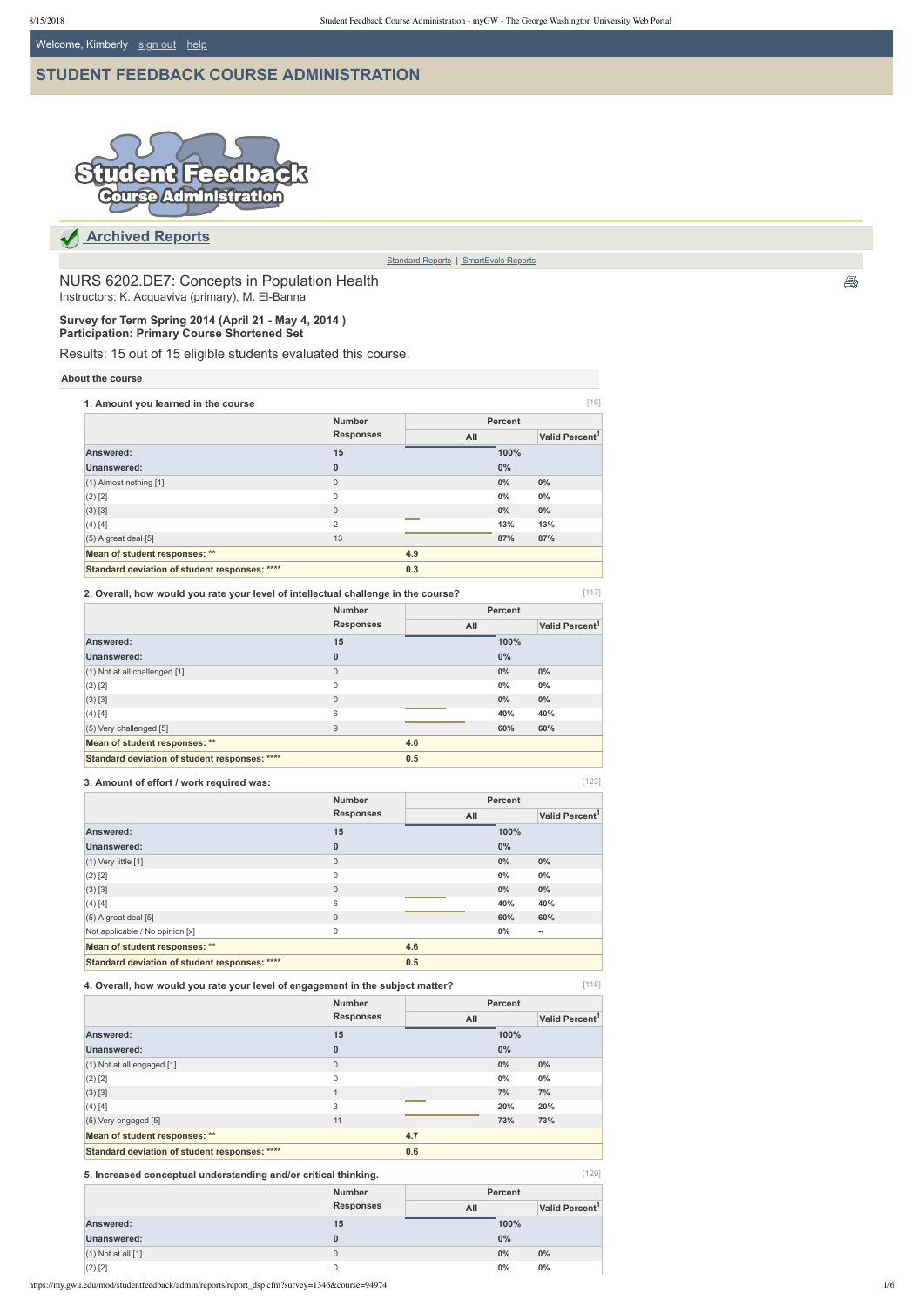### 8/15/2018 Student Feedback Course Administration - myGW - The George Washington University Web Portal

https://my.gwu.edu/mod/studentfeedback/admin/reports/report\_dsp.cfm?survey=1346&course=94974 2/6

[680]

[134]

[133]

| Standard deviation of student responses: **** |    | 0.3 |     |                          |  |
|-----------------------------------------------|----|-----|-----|--------------------------|--|
| Mean of student responses: **                 |    | 4.9 |     |                          |  |
| Not applicable / No opinion [x]               |    |     | 0%  | $\hspace{0.05cm} \bar{}$ |  |
| $(5)$ A great deal $[5]$                      | 13 |     | 87% | 87%                      |  |
| $(4)$ [4]                                     |    |     | 13% | 13%                      |  |
| $(3)$ [3]                                     | 0  |     | 0%  | $0\%$                    |  |
|                                               |    |     |     |                          |  |

| 6. Course content was organized in a manner that facilitated learning. |                  |     |                | [122]                      |
|------------------------------------------------------------------------|------------------|-----|----------------|----------------------------|
|                                                                        | <b>Number</b>    |     | <b>Percent</b> |                            |
|                                                                        | <b>Responses</b> | All |                | Valid Percent <sup>1</sup> |
| Answered:                                                              | 15               |     | 100%           |                            |
| Unanswered:                                                            | $\mathbf 0$      |     | $0\%$          |                            |
| $(1)$ Not at all $[1]$                                                 | 0                |     | 0%             | $0\%$                      |
| $(2)$ [2]                                                              | $\mathbf 0$      |     | 0%             | $0\%$                      |
| $(3)$ [3]                                                              | $\mathbf{0}$     |     | $0\%$          | $0\%$                      |
| $(4)$ [4]                                                              | 4                |     | 27%            | 27%                        |
| $(5)$ Completely $[5]$                                                 | 11               |     | 73%            | 73%                        |
| Not applicable / No opinion [x]                                        | 0                |     | $0\%$          | $\hspace{0.05cm}$          |
| Mean of student responses: **                                          |                  | 4.7 |                |                            |
| Standard deviation of student responses: ****                          |                  | 0.4 |                |                            |

[15] **7. Number of hours per week outside of class typically spent doing readings, assignments, reviewing notes, writing papers, studying for exams**

### **8. Overall rating of the course**

| 9. Was knowledgeable about the subject and course material. |                  |     |                | [132]                      |
|-------------------------------------------------------------|------------------|-----|----------------|----------------------------|
|                                                             | <b>Number</b>    |     | <b>Percent</b> |                            |
|                                                             | <b>Responses</b> | All |                | Valid Percent <sup>1</sup> |
| Answered:                                                   | 15               |     | 100%           |                            |
| <b>Unanswered:</b>                                          | $\bf{0}$         |     | $0\%$          |                            |
| (1) Not at all knowledgeable [1]                            | $\overline{0}$   |     | 0%             | 0%                         |
| $(2)$ [2]                                                   | $\mathbf 0$      |     | $0\%$          | $0\%$                      |
| $(3)$ [3]                                                   | $\overline{0}$   |     | $0\%$          | $0\%$                      |
| (4) [4]                                                     | $\mathbf 0$      |     | $0\%$          | $0\%$                      |
| (5) Very knowledgeable [5]                                  | 15               |     | 100%           | 100%                       |
| Not applicable / No opinion [x]                             | $\mathsf 0$      |     | $0\%$          | --                         |
| Mean of student responses: **                               |                  | 5.0 |                |                            |
| Standard deviation of student responses: ****               |                  | 0.0 |                |                            |

### **About the instructor**

|                            | <b>Number</b>    |        | <b>Percent</b> |                            |
|----------------------------|------------------|--------|----------------|----------------------------|
|                            | <b>Responses</b> | All    |                | Valid Percent <sup>1</sup> |
| Answered:                  | 15               |        | 100%           |                            |
| Unanswered:                | $\bf{0}$         |        | $0\%$          |                            |
| Less than one hour or none | $\mathbf{0}$     |        | $0\%$          | $\overline{\phantom{a}}$   |
| 1-2 hours                  | $\mathbf 0$      |        | $0\%$          | $\hspace{0.05cm} \bar{}$   |
| 3-4 hours                  | $\mathbf{1}$     | --     | 7%             | $\hspace{0.05cm} \cdots$   |
| 5-6 hours                  | 3                |        | 20%            | $\overline{\phantom{a}}$   |
| 7-8 hours                  | 5                |        | 33%            | $\overline{\phantom{a}}$   |
| $9-10$ hours               | 5                |        | 33%            | $\overline{\phantom{a}}$   |
| More than 10 hours         | $\overline{1}$   | $\sim$ | 7%             | $\hspace{0.05cm} \bar{}$   |

|                                               | <b>Number</b><br><b>Responses</b> |        | <b>Percent</b> |                            |
|-----------------------------------------------|-----------------------------------|--------|----------------|----------------------------|
|                                               |                                   | All    |                | Valid Percent <sup>1</sup> |
| Answered:                                     | 15                                |        | 100%           |                            |
| Unanswered:                                   | $\bf{0}$                          |        | $0\%$          |                            |
| $(1)$ Poor $[1]$                              | $\mathbf 0$                       |        | $0\%$          | $0\%$                      |
| $(2)$ [2]                                     | $\mathbf 0$                       |        | $0\%$          | $0\%$                      |
| (3) [3]                                       | $\mathbf 0$                       |        | $0\%$          | $0\%$                      |
| (4) [4]                                       | $\mathbf{1}$                      | $\sim$ | 7%             | 7%                         |
| $(5)$ Excellent $[5]$                         | 14                                |        | 93%            | 93%                        |
| Mean of student responses: **                 |                                   | 4.9    |                |                            |
| Standard deviation of student responses: **** |                                   | 0.2    |                |                            |

### **10. Accessibility outside of class.**

| <b>Number</b> | <b>Percent</b> |
|---------------|----------------|
|               |                |

|                                               | <b>Responses</b> | All |       | Valid Percent <sup>1</sup> |
|-----------------------------------------------|------------------|-----|-------|----------------------------|
| Answered:                                     | 15               |     | 100%  |                            |
| <b>Unanswered:</b>                            | 0                |     | $0\%$ |                            |
| $(1)$ Not at all accessible $[1]$             | 0                |     | $0\%$ | $0\%$                      |
| $(2)$ [2]                                     | $\mathbf{0}$     |     | $0\%$ | $0\%$                      |
| $(3)$ [3]                                     | $\mathbf{0}$     |     | $0\%$ | $0\%$                      |
| (4) [4]                                       | $\mathbf{0}$     |     | $0\%$ | $0\%$                      |
| $(5)$ Very accessible [5]                     | 15               |     | 100%  | 100%                       |
| Not applicable / No opinion [x]               | $\mathbf 0$      |     | $0\%$ | $\overline{\phantom{a}}$   |
| Mean of student responses: **                 |                  | 5.0 |       |                            |
| Standard deviation of student responses: **** |                  | 0.0 |       |                            |

### **11. Enthusiasm for topic/subject.**

| <b>Number</b>                       |                  |     | <b>Percent</b> |                            |
|-------------------------------------|------------------|-----|----------------|----------------------------|
|                                     | <b>Responses</b> | All |                | Valid Percent <sup>1</sup> |
| Answered:                           | 15               |     | 100%           |                            |
| Unanswered:                         | 0                |     | 0%             |                            |
| $(1)$ Not at all enthusiastic $[1]$ | 0                |     | $0\%$          | $0\%$                      |
| $(2)$ [2]                           | 0                |     | $0\%$          | $0\%$                      |
| (3) [3]                             | 0                |     | 0%             | $0\%$                      |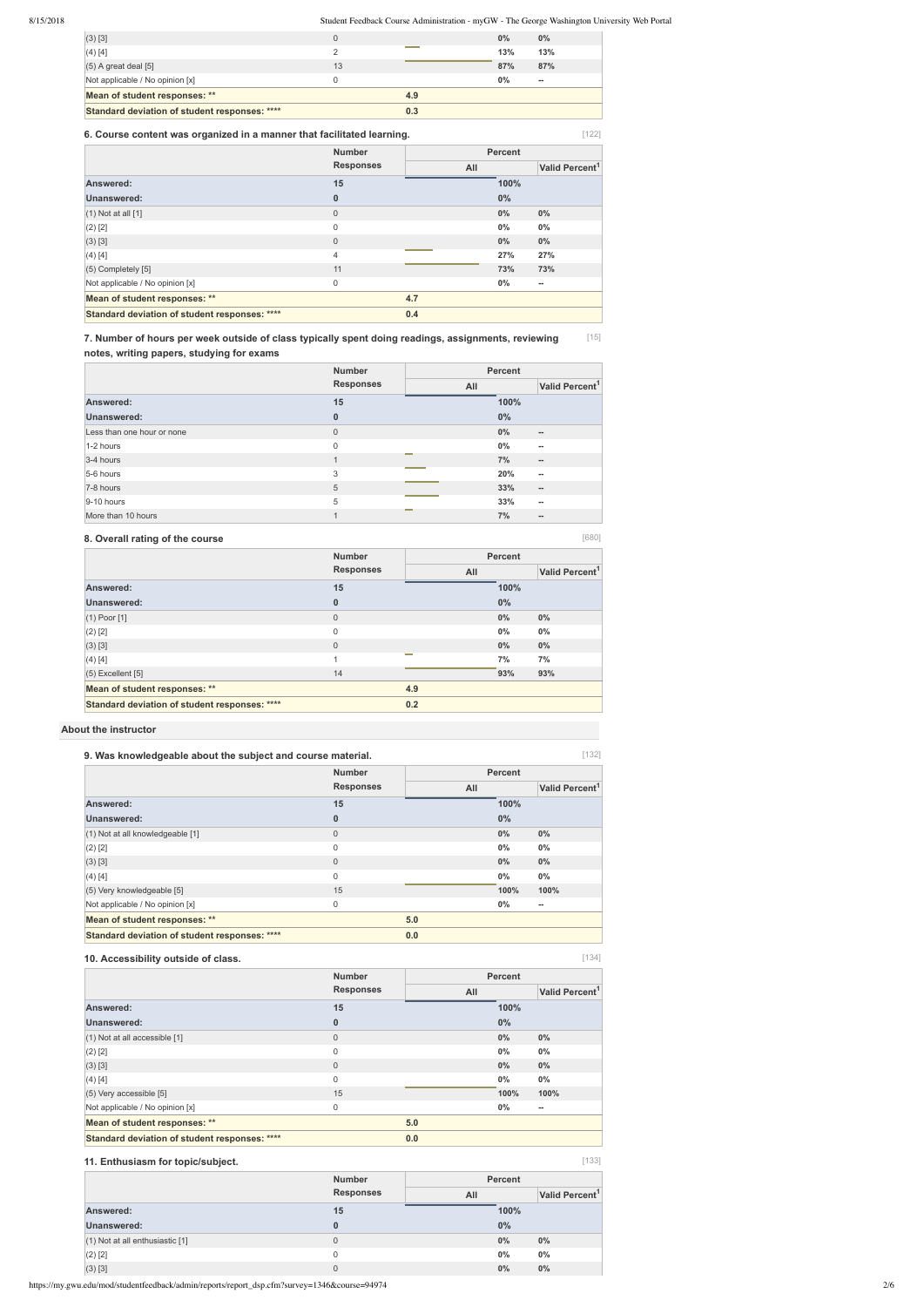#### 8/15/2018 Student Feedback Course Administration - myGW - The George Washington University Web Portal

[135]

[136]

[679]

[681]

[2311]

| $(4)$ [4]                                     |    |     | $0\%$ | $0\%$ |
|-----------------------------------------------|----|-----|-------|-------|
| $(5)$ Very enthusiastic [5]                   | 15 |     | 100%  | 100%  |
| Not applicable / No opinion [x]               |    |     | $0\%$ | $- -$ |
| Mean of student responses: **                 |    | 5.0 |       |       |
| Standard deviation of student responses: **** |    | 0.0 |       |       |

#### **12. Designed and used fair grading procedures.**

#### **13. Provided adequate feedback on exams/papers/performance.**

#### **14. Overall rating of the instructor**

#### **15. Use this space for any comments you may have about the course, the instructor, readings, etc.**

Student 11: Course- This course is very well designed to meet the learning objectives. Also, the pace of the course is perfect, as their is much work to be done but it is not so fast paced that the learner feels overwhelmed and just checking off the list of 'to do's. The pace allowed for me to have time to research, read, and respond to the course learning activities and was a great balance with the Knowledge Management course. I very much appreciate the thoughtfulness that goes into coordinating the courses taught in the same semester and this course exemplifies this! Two recommendations:1) I recommend the text that was purchased for program evaluation be dropped, as the instructor provided plenty of other materials in order for me to understand program eval. 2) Either provide a narration or offer a collaborate in the beginning of the course to introduce program evaluation and set the tone for where the assignments are headed for program evaluation. It felt a bit uncertain working toward the final products without the bigger perspective. It would be helpful to have an example of how to leverage program evaluation in the beginning of the course. Instructor- I cannot say enough positive about Kim. She is a fantastic example and balance of kind, consistent, approachable, available, knowledgeable yet holds students accountable for a fine product! Kim's timely and consistent communication with students and feedback on assignments is much appreciated and to be commended. I hope that Kim will teach other DNP courses as we progress! I LOVE her! **Student 1:** Dr. Acquaviva provided an extremely stimulating format through the course work and discussion board. She has gone above and beyond helping students through the semester, always available for questions (even on the weekends). I am glad that she is a faculty member for the DNP track at GWU. I look forward to taking classes with her in the future. **Student 7:** Understanding, flexible, and realized that this was not our only class. I appreciate that.

|                                               | <b>Number</b>    |     | <b>Percent</b> |                            |
|-----------------------------------------------|------------------|-----|----------------|----------------------------|
|                                               | <b>Responses</b> | All |                | Valid Percent <sup>1</sup> |
| Answered:                                     | 15               |     | 100%           |                            |
| Unanswered:                                   | $\bf{0}$         |     | $0\%$          |                            |
| $(1)$ Not at all fair $[1]$                   | $\mathsf 0$      |     | 0%             | $0\%$                      |
| $(2)$ [2]                                     | 0                |     | 0%             | $0\%$                      |
| (3) [3]                                       | $\mathbf{0}$     |     | $0\%$          | $0\%$                      |
| $(4)$ [4]                                     | $\overline{2}$   |     | 13%            | 13%                        |
| $(5)$ Very fair $[5]$                         | 13               |     | 87%            | 87%                        |
| Not applicable / No opinion [x]               | 0                |     | $0\%$          | $\overline{\phantom{a}}$   |
| Mean of student responses: **                 |                  | 4.9 |                |                            |
| Standard deviation of student responses: **** |                  | 0.3 |                |                            |

|                                               | <b>Number</b><br><b>Responses</b> |     | <b>Percent</b> |                            |
|-----------------------------------------------|-----------------------------------|-----|----------------|----------------------------|
|                                               |                                   | All |                | Valid Percent <sup>1</sup> |
| Answered:                                     | 15                                |     | 100%           |                            |
| Unanswered:                                   | $\bf{0}$                          |     | $0\%$          |                            |
| $(1)$ Not adequate $[1]$                      | $\mathbf 0$                       |     | $0\%$          | $0\%$                      |
| $(2)$ [2]                                     | $\mathbf 0$                       |     | $0\%$          | $0\%$                      |
| (3) [3]                                       | $\mathbf{0}$                      |     | $0\%$          | $0\%$                      |
| (4) [4]                                       | $\overline{2}$                    |     | 13%            | 13%                        |
| (5) Very adequate [5]                         | 13                                |     | 87%            | 87%                        |
| Not applicable / No opinion [x]               | $\mathbf 0$                       |     | 0%             | --                         |
| Mean of student responses: **                 |                                   | 4.9 |                |                            |
| Standard deviation of student responses: **** |                                   | 0.3 |                |                            |

|                                               | <b>Number</b>    | <b>Percent</b> |       |                            |  |
|-----------------------------------------------|------------------|----------------|-------|----------------------------|--|
|                                               | <b>Responses</b> | All            |       | Valid Percent <sup>1</sup> |  |
| Answered:                                     | 15               |                | 100%  |                            |  |
| Unanswered:                                   | $\bf{0}$         |                | 0%    |                            |  |
| $(1)$ Poor $[1]$                              | $\mathbf 0$      |                | 0%    | $0\%$                      |  |
| $(2)$ [2]                                     | $\mathbf 0$      |                | 0%    | $0\%$                      |  |
| (3) [3]                                       | $\mathbf{0}$     |                | $0\%$ | $0\%$                      |  |
| (4) [4]                                       | $\mathbf 0$      |                | 0%    | $0\%$                      |  |
| $(5)$ Excellent [5]                           | 15               |                | 100%  | 100%                       |  |
| Mean of student responses: **                 |                  | 5.0            |       |                            |  |
| Standard deviation of student responses: **** |                  | 0.0            |       |                            |  |

### **Student 6:** Instructor was very organized, accessible, approachable and showed a clear interest and enthusiasm for population health!

**Student 5:** DR. Acquaviva was outstanding

**Student 3:** Dr. Acquaviva was very accessible, communicated frequently and was present each week for discussions and providing feedback on major assignments. I really enjoyed her style!

**Student 12:** the style of teaching how to perform an evaluation was terrific -- by doing a step at a time, receiving feedback before going to the next step -- very valuable! Professor provided excellent feedback and was very fair and always supportive.

**Student 13:** I think Dr. Acquaviva did a very good job teaching this course. She was always very responsive to any questions that we had and very willing to provide clarification on things that we found unclear. My one complaint is that some of the assignments were a little bit unclear and there was some reptition between them. If there was a way to fix that or adjust the assignments, it would be greatly appreciated by the next group, I'm sure.

**Student 9:** Prof Kim is very knowledgable, and insightful about the course topics. She is very engaged and responsive during discussions, in response to emails, and phone conversations. She timely returned papers with very helpful comments.

#### **Department-Specific Questions**

#### **16. Expected grade in the course**

|             | <b>Number</b>    | <b>Percent</b> |                            |
|-------------|------------------|----------------|----------------------------|
|             | <b>Responses</b> | All            | Valid Percent <sup>1</sup> |
| Answered:   | 15               | 100%           |                            |
| Unanswered: |                  | 0%             |                            |
| ΙA          | 14               | 93%            | $\hspace{0.05cm} \bar{}$   |
| ΙB          | 0                | 0%             | $- -$                      |
| C           | 0                | 0%             | $\qquad \qquad \cdots$     |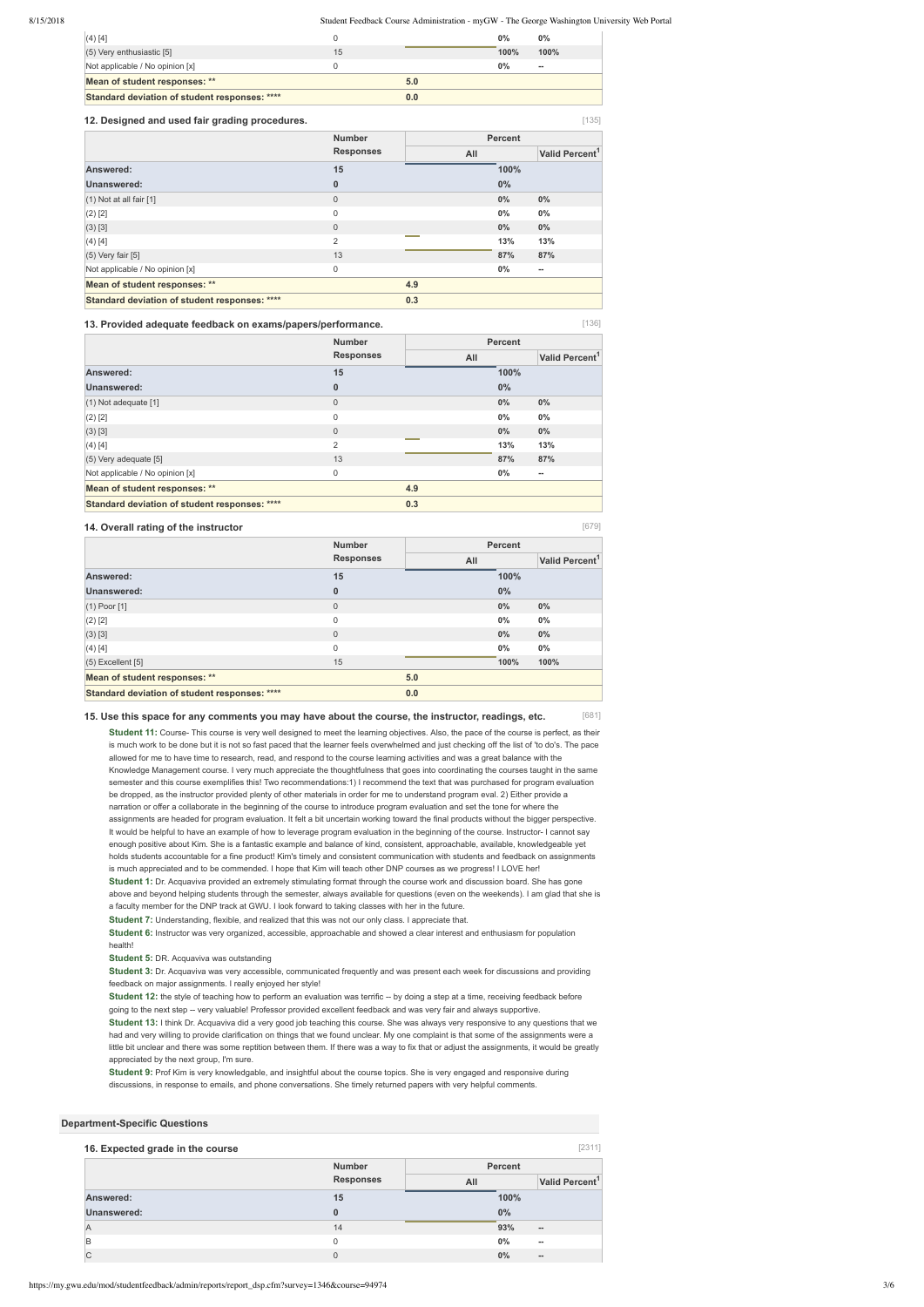### 8/15/2018 Student Feedback Course Administration - myGW - The George Washington University Web Portal

[1765]

[1767]

[1445]

[1768]

[2312]

| ID         |                        | 2% | $- -$ |
|------------|------------------------|----|-------|
| ⊩          |                        | 2% | $- -$ |
| Don't know | <b>College College</b> | 7% | $-$   |

#### **17. Course expectations were clear.**  $\Box$ **Number Percent**

### **18. Course materials were relevant and current.**

### **19. Materials in Blackboard were organized and easily accessible.**

| 18. Course materials were relevant and current. |                  |     |                | [1766]                     |
|-------------------------------------------------|------------------|-----|----------------|----------------------------|
|                                                 | <b>Number</b>    |     | <b>Percent</b> |                            |
|                                                 | <b>Responses</b> | All |                | Valid Percent <sup>1</sup> |
| Answered:                                       | 15               |     | 100%           |                            |
| Unanswered:                                     | $\bf{0}$         |     | $0\%$          |                            |
| (1) Strongly disagree [1]                       | 1                |     | 7%             | 7%                         |
| $(2)$ [2]                                       | $\mathbf{0}$     |     | 0%             | $0\%$                      |
| $(3)$ [3]                                       | $\mathbf{0}$     |     | $0\%$          | $0\%$                      |
| (4) [4]                                         | $\overline{A}$   |     | 7%             | 7%                         |
| $(5)$ Strongly agree [5]                        | 13               |     | 87%            | 87%                        |
| Not applicable/No opinion [x]                   | $\mathbf{0}$     |     | $0\%$          | $\overline{\phantom{a}}$   |
| Mean of student responses: **                   |                  | 4.7 |                |                            |
| Standard deviation of student responses: ****   |                  | 1.0 |                |                            |

|                                               | <b>ITULINGL</b>  |     | <b>L</b> el eglir |                            |
|-----------------------------------------------|------------------|-----|-------------------|----------------------------|
|                                               | <b>Responses</b> | All |                   | Valid Percent <sup>1</sup> |
| Answered:                                     | 15               |     | 100%              |                            |
| Unanswered:                                   | $\bf{0}$         |     | $0\%$             |                            |
| $(1)$ Strongly disagree [1]                   | $\overline{2}$   |     | 13%               | 13%                        |
| $(2)$ [2]                                     | $\mathbf 0$      |     | $0\%$             | $0\%$                      |
| (3) [3]                                       | $\mathbf{1}$     |     | 7%                | 7%                         |
| (4) [4]                                       | $\mathbf 0$      |     | 0%                | $0\%$                      |
| $(5)$ Strongly agree [5]                      | 12               |     | 80%               | 80%                        |
| Not applicable/No opinion [x]                 | 0                |     | $0\%$             | $\overline{\phantom{a}}$   |
| Mean of student responses: **                 |                  | 4.3 |                   |                            |
| Standard deviation of student responses: **** |                  | 1.4 |                   |                            |

**20. Feedback on assignments and examinations was received in a timely manner.**

|                                               | <b>Number</b>    |        |       | <b>Percent</b>             |  |
|-----------------------------------------------|------------------|--------|-------|----------------------------|--|
|                                               | <b>Responses</b> | All    |       | Valid Percent <sup>1</sup> |  |
| Answered:                                     | 15               |        | 100%  |                            |  |
| Unanswered:                                   | 0                |        | $0\%$ |                            |  |
| (1) Strongly disagree [1]                     | $\overline{1}$   | $\sim$ | 7%    | 7%                         |  |
| $(2)$ [2]                                     | $\mathbf{0}$     |        | $0\%$ | $0\%$                      |  |
| $(3)$ [3]                                     | $\mathbf{0}$     |        | $0\%$ | $0\%$                      |  |
| (4) [4]                                       | $\overline{2}$   |        | 13%   | 13%                        |  |
| $(5)$ Strong agree [5]                        | 12               |        | 80%   | 80%                        |  |
| Not applicable/No opinion [x]                 | $\mathbf 0$      |        | $0\%$ | $\overline{\phantom{a}}$   |  |
| Mean of student responses: **                 |                  | 4.6    |       |                            |  |
| Standard deviation of student responses: **** |                  | 1.0    |       |                            |  |

**21. The instructor encouraged discussions, questions, and the expression of ideas.**

| <b>Number</b>    |     | <b>Percent</b> |                          |  |
|------------------|-----|----------------|--------------------------|--|
| <b>Responses</b> | All |                |                          |  |
| 14               |     | 93%            |                          |  |
| $\mathbf{1}$     |     | 7%             |                          |  |
|                  | --  | 7%             | 7%                       |  |
| $\mathsf 0$      |     | 0%             | $0\%$                    |  |
| $\overline{0}$   |     | 0%             | $0\%$                    |  |
| $\mathsf 0$      |     | 0%             | $0\%$                    |  |
| 13               |     | 87%            | 93%                      |  |
| $\mathsf 0$      |     | $0\%$          | $\overline{\phantom{a}}$ |  |
|                  | 4.7 |                |                          |  |
|                  | 1.0 |                |                          |  |
|                  |     |                |                          |  |

|                                               | <b>Number</b>    | <b>Percent</b> |       |                          |
|-----------------------------------------------|------------------|----------------|-------|--------------------------|
|                                               | <b>Responses</b> | All            |       |                          |
| Answered:                                     | 15               |                | 100%  |                          |
| Unanswered:                                   | $\bf{0}$         |                | $0\%$ |                          |
| (1) Strongly disagree [1]                     | $\mathbf 1$      | $\sim$         | 7%    | 7%                       |
| (2) [2]                                       | 0                |                | $0\%$ | $0\%$                    |
| (3) [3]                                       | $\mathbf 0$      |                | $0\%$ | $0\%$                    |
| (4) [4]                                       | $\mathbf 0$      |                | 0%    | $0\%$                    |
| $(5)$ Strongly agree [5]                      | 14               |                | 93%   | 93%                      |
| Not applicable/No opinion [x]                 | 0                |                | 0%    | $\overline{\phantom{a}}$ |
| Mean of student responses: **                 |                  | 4.7            |       |                          |
| Standard deviation of student responses: **** |                  | 1.0            |       |                          |

### **22. The instructor encouraged the use of current resources.**

|                           | <b>Number</b>       | <b>Percent</b>                    |  |  |  |
|---------------------------|---------------------|-----------------------------------|--|--|--|
|                           | <b>Responses</b>    | Valid Percent <sup>1</sup><br>All |  |  |  |
| Answered:                 | 15                  | 100%                              |  |  |  |
| <b>Unanswered:</b>        | $\bf{0}$            | $0\%$                             |  |  |  |
| (1) Strongly disagree [1] | $\sim$<br>1         | 7%<br>7%                          |  |  |  |
| $(2)$ [2]                 | $\mathsf 0$         | $0\%$<br>$0\%$                    |  |  |  |
| (3) [3]                   | $\mathsf{O}\xspace$ | 0%<br>$0\%$                       |  |  |  |
| (4) [4]                   | $\mathsf 0$         | $0\%$<br>$0\%$                    |  |  |  |
| $(5)$ Strongly agree [5]  | 14                  | 93%<br>93%                        |  |  |  |
| Not applicable/No opinion | $\mathbf 0$         | $0\%$<br>$\hspace{0.05cm} \bar{}$ |  |  |  |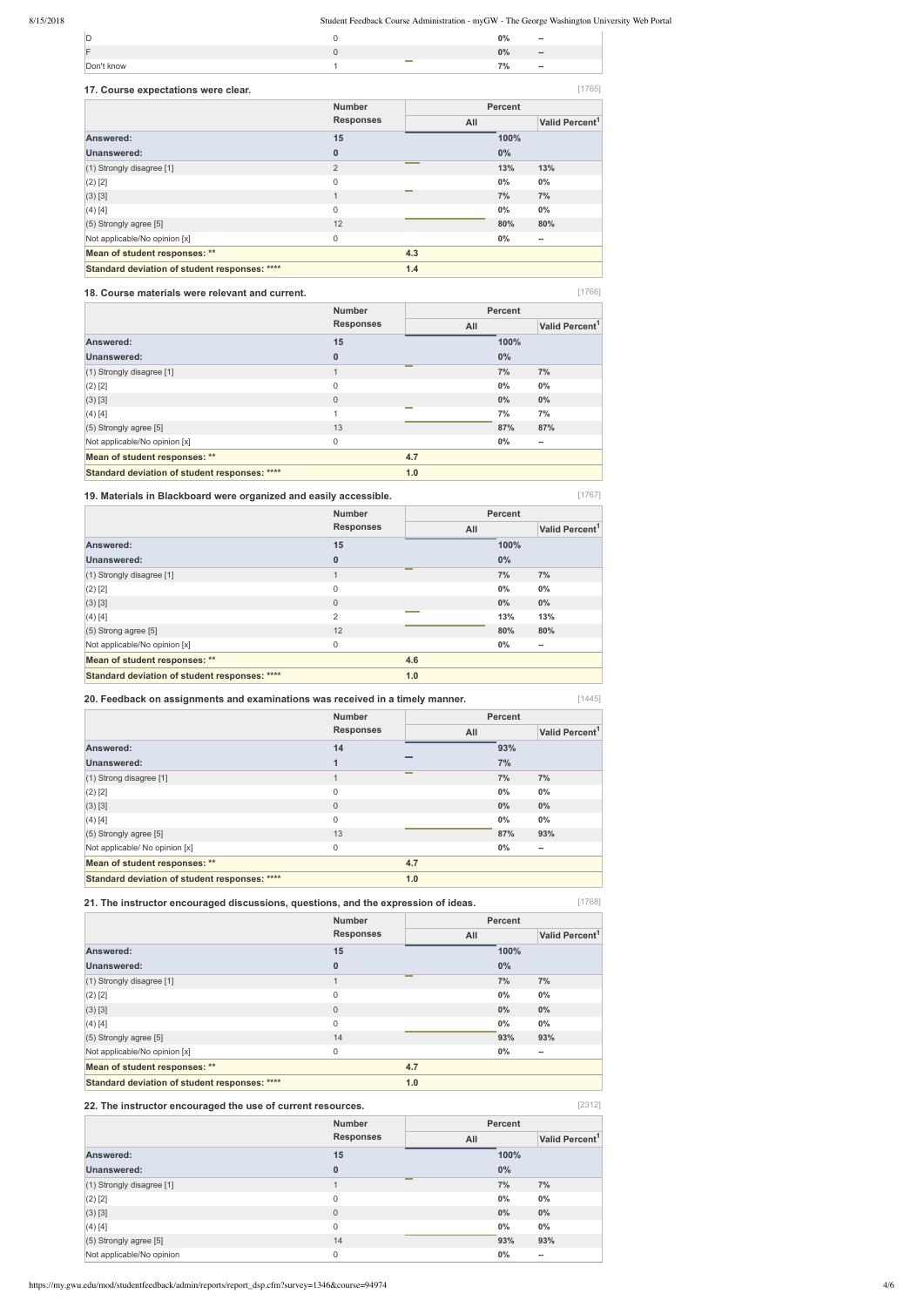[2313]

| Mean of student responses: **                 |  |
|-----------------------------------------------|--|
| Standard deviation of student responses: **** |  |

#### **23. The instructor used effective instructional strategies.**

[2314] **24. Please describe the most positive aspect(s) of this course. What should stay the same? (If multiple instructors are responsible for implementing this course, identify the instructor by name when applicable).**

**Student 9:** The structure and course-work should remain unchanged. Population health enabled students to think about healthcare beyond the patient, to include community and society on a whole. Reducing healthcare barriers and disparities should be the focus and goal for all healthcare professionals especially doctoral prepared nurses. Future research will be necessary to find effective solutions to population health. The assignments and discussions pertaining to program evaluation enabled students understand how to assess, and perform effective program evaluations.

**Student 11:** The pace! Just right for processing material yet moving along the trajectory to completion. Kim's respect toward and availability for students! The instructor sets the psychological tone for the class, especially important when there is no face-to-face interaction!

**Student 10: organized and informative feedback** 

Student 4: Well organized. I liked having examples of past students' papers/projects to give an idea of what is expected--that was fantastic! Kim is a great motivator, she provides honest and thoughtful feedback for every assignment, which was wonderfully refreshing. She remembers what it was like to be a student and she offers encouragement and has realistic expectations. I liked having assignments open and available on BB the entire semester, so I could work ahead when possible. I had an opportunity to fix a mistake on an assignment and turn it back in, which was also very appreciated. I hope I can take another class with her before I graduate! **Student 3:** Love Dr. Acquaviva's style, organization, communication, availability, and expertise on the subject. My concurrent courses this semester had multiple Blackboard problems - Dr. Acquaviva rolled with it and had quick, easy fixes for any issues that came up whereas the other coursework ground to a halt.

**Student 8:** There was a significant amount of peer interaction with this class. This was successful because of the number of students in the class. I have had other classes with only a handful of students which made it difficult to have meaningful discussions. Dr. Acquaviva is an excellent instructor. She was very engaged in our learning. I think she truly understands what it's like to be in our shoes as most of us are working full time and dealing with the demands of the doctorate program. I had several things happen in my personal life this semester that affected my ability to get some of my assignments in the day they were due. She also gave us all "freebee" weeks where we could opt out of an assignment on the weeks we chose. This was a lifesaver for me.

**Student 1:** All of the assignments were appropriate and provided opportunity for growth.

**Student 6:** The amount of time for sessions were helpful--many were over 2 weeks rather than being squeezed into one week.

Student 6: I honestly have none. It was the most well-organized distance class I have ever taken and Kim was an extremely engaged in the topic. Thank you!

[2315] **25. Which aspect(s) of the course need(s) the greatest improvement and what recommendations do you have for improvement? (If multiple instructors are responsible for implementing this course, identify the instructor by name when applicable).**

**Student 5:** I learned more than I thought I was. I felt the class was very relevant to the DNP Program

|                                               | <b>Number</b>    |     | <b>Percent</b> |                          |  |  |
|-----------------------------------------------|------------------|-----|----------------|--------------------------|--|--|
|                                               | <b>Responses</b> | All |                |                          |  |  |
| Answered:                                     | 14               |     | 93%            |                          |  |  |
| Unanswered:                                   | 1                |     | 7%             |                          |  |  |
| $(1)$ Strongly disagree [1]                   | 1                | --  | 7%             | 7%                       |  |  |
| $(2)$ [2]                                     | $\mathbf 0$      |     | $0\%$          | $0\%$                    |  |  |
| $(3)$ [3]                                     | $\mathbf{0}$     |     | 0%             | $0\%$                    |  |  |
| $(4)$ [4]                                     | $\overline{A}$   |     | 7%             | 7%                       |  |  |
| $(5)$ Strongly agree [5]                      | 12               |     | 80%            | 86%                      |  |  |
| Not applicable/No opinion                     | $\mathbf 0$      |     | $0\%$          | $\overline{\phantom{a}}$ |  |  |
| Mean of student responses: **                 |                  | 4.6 |                |                          |  |  |
| Standard deviation of student responses: **** |                  | 1.0 |                |                          |  |  |

**Student 2:** The format for project evaluation project was a new and useful tool for me.

**Student 12:** kim - as noted above

**Student 7:** accessibility and timeliness of response

**Student 5:** Instructors gave sample papers, but it was interesting that the sample papers did not really follow the class ruberic **Student 4:** Just a slight recommendation for Assignment #3--clarifying the datasets and specific variables by NUMBER. I don't know if it was just me, but I didn't quite understand the full scope of specificity necessary for that paper, just by reading the assignment directions. I only used the verbal descriptions of the variables and not the numeric portion found in the study. Just a very minor clarification.

**Student 3:** Only feedback is that towards the last third of the semester, it seemed like the discussion boards were "ahead" of the assignment (46 page papers) content. For instance, we had a Logic Model paper due on Apr 6. But the discussion board where we posted our logic model was due by Apr 7, with feedback due by Apr 12. It seems like it would have been beneficial to have the discussion board about a week earlier so we could get feedback and make changes to our Logic Models before the paper was due. **Student 2:** Course was excellent as is...........no changes recommended

**Student 1:** I don't have any recommendation for changes

**Student 11:** Please see comments made above.

**Student 9: Not applicable** 

**Student 8:** I was a little frustrated when the discussion board assignments lasted for 2 weeks opposed to just one week. It was sometimes difficult to follow what was going on. This also had to do with the number of students in the class (which I also noted was a positive thing). There were so many postings to go through that sometimes it made the experience distracting. I don't know if they

groups could have been a little bit smaller or not, or somehow made going through the posts a little less confusing. Again, I like the discussions, but perhaps the process could be a little different. **Student 7:** can't think of any

<sup>1</sup> - Valid Percent: Excludes missing, not applicable, and/or blank responses.

\*\* *Mean of student responses: The mean is the arithmetic average of a set of scores found by summing the scores from each student and dividing that sum by the number of students who answered with a valid answer to this question.*

\*\*\* *Mean of courses: The mean is the arithmetic average of a set of scores found by summing the mean from each course and dividing that sum by the number of courses that asked this question. This can be viewed as the mean of means of courses.*

\*\*\*\* *Standard deviation of student responses: A measure of the variability or dispersion in a set of scores that provides an indication of the average amount by which the student scores deviate from the student mean of the distribution*